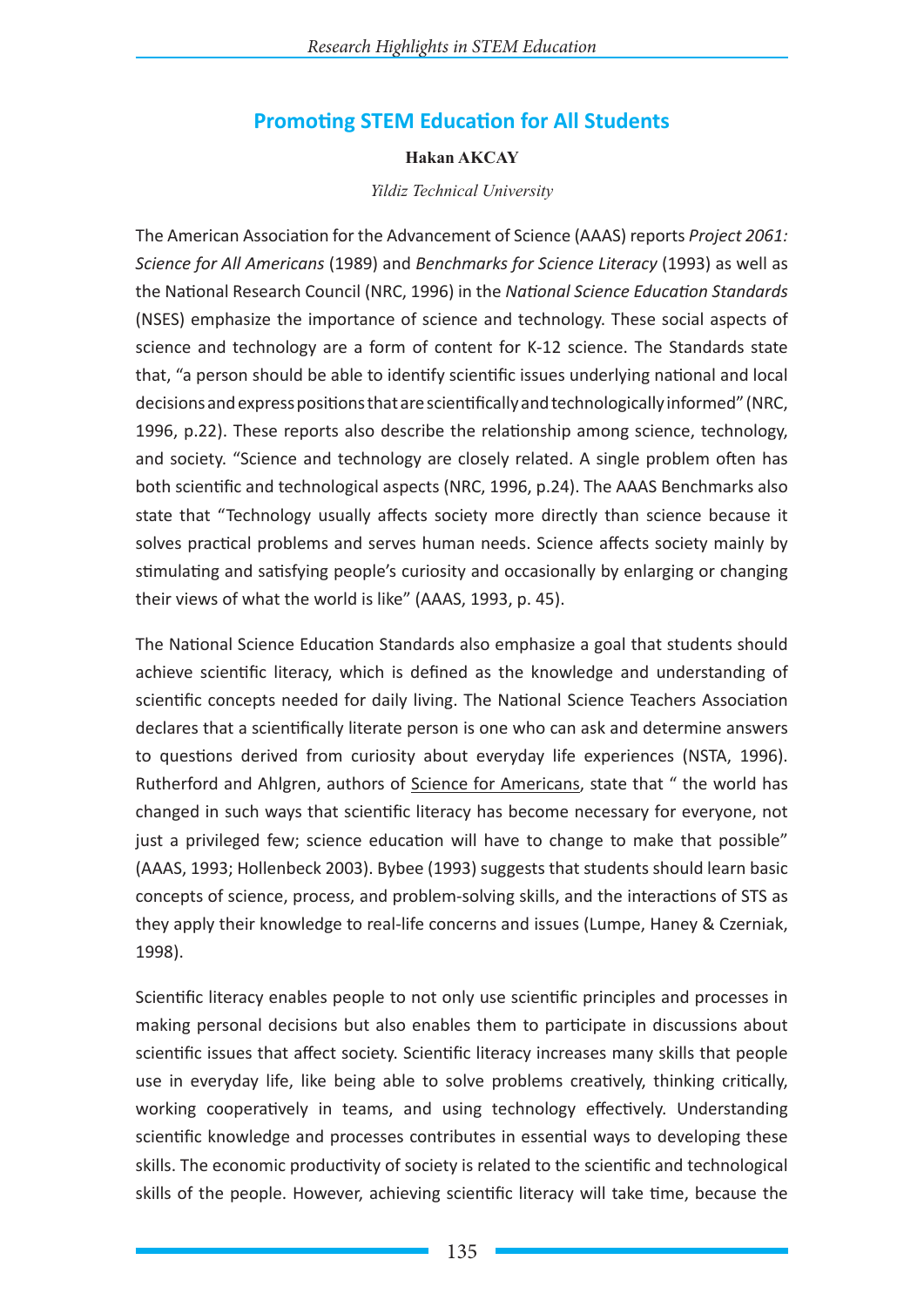National Science Education Standards call for dramatic changes in what students are taught, how student performances are assessed, how teachers are educated and stay current, and the complex relationships between school and community (NRC, 1996). Ramsey (1993) suggests that there is a relationship between scientific literacy and social responsibility. Merely memorizing facts for a science test is not sufficient in a world in which background of scientific and technologic knowledge is imperative for making decisions on personal, community, national and global levels.

A focus on the relationship among science, technology, and society is essential for achieving basic science literacy. Students, the next generation, need to be able to analyze evidence, to understand the relevance of science based issues to their everyday lives, and to understand that the scientific endeavor is governed by social values (NRC, 1996; deBettencourt, 2000). Seventeen features are identified by NSTA to define quality of scientifically literate person. These features include being able to:

- Use concepts of science and of technology as well as an informed reflection of ethical values in solving everyday problems and making responsible decisions in everyday life, including work and leisure;
- Engage in responsible personal and civic actions after weighing the possible consequences of alternative options;
- Defend decisions and actions using rational arguments based on evidence;
- Engage in science and technology for the excitement and the explanations they provide;
- Display curiosity about and appreciation of the natural and human-made world;
- • Apply skepticism, careful methods, logical reasoning, and creativity in investigating the observable universe;
- Value scientific research and technological problem solving;
- Locate, collect, analyze, and evaluate sources of scientific and technological information and use these sources in solving problems, making decisions, and taking action;
- • Distinguish between scientific/technological evidence and personal opinion and between reliable and unreliable information;
- Remain open to new evidence and the tentativeness of scientific/technological knowledge;
- Recognize that science and technology are human endeavors;
- Weigh the benefits and burdens of scientific and technological development;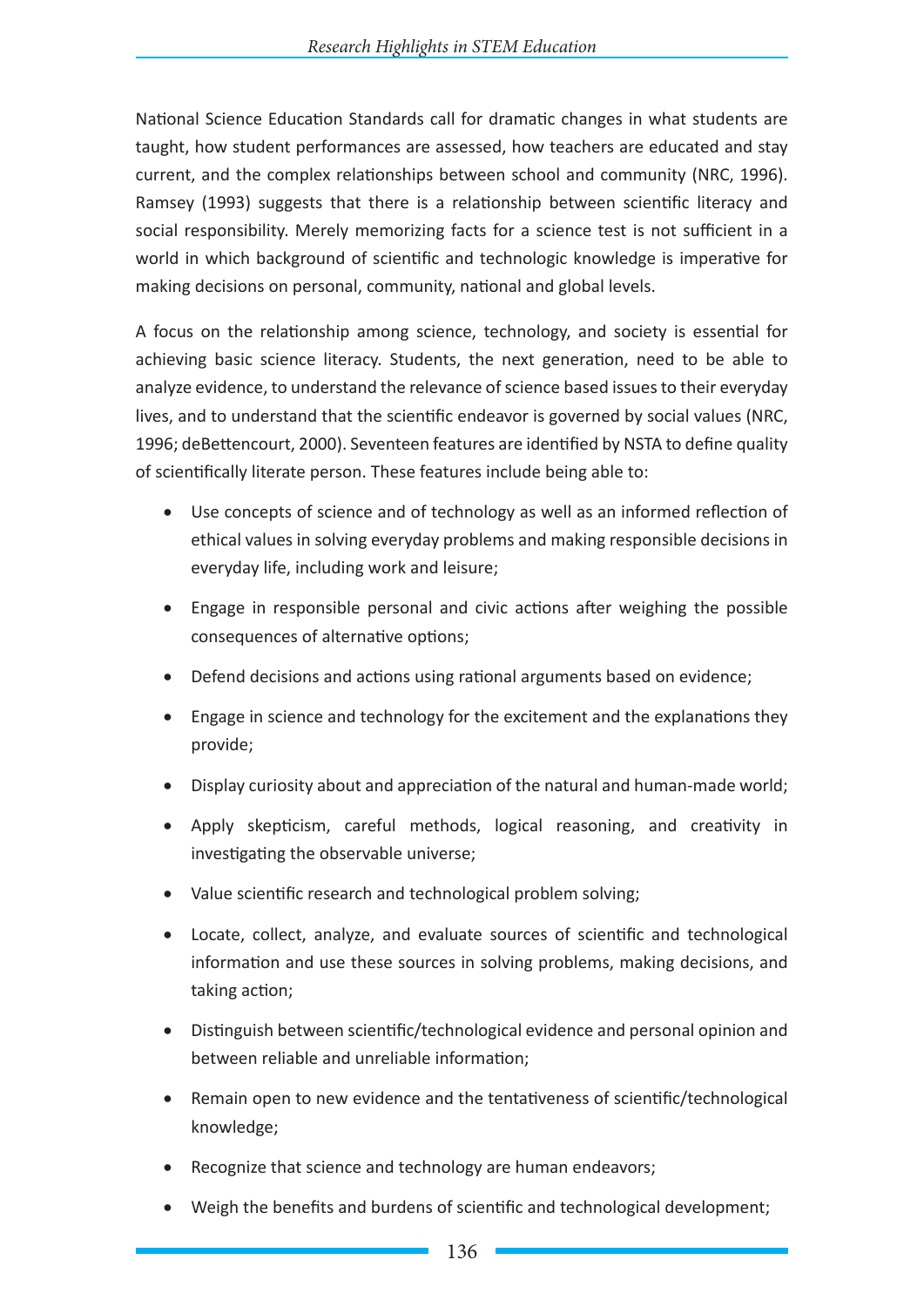- Recognize the strengths and limitations of science and technology for advancing human welfare;
- Analyze interactions among science, technology, and society;
- Connect science and technology to other human endeavors, e.g., history, mathematics, the arts, and the humanities;
- • Consider the political, economic, moral, and ethical aspects of science and technology as they relate to personal and global issues;
- Offer explanations of natural phenomena which may be tested for their validity (NSTA, 1990).

## **Scientific Literacy**

Scientific literacy is the knowledge and understanding of scientific concepts and processes required for personal decision making, participation in civic and cultural affairs, and economic productivity. In the National Science Education Standards, the content standards define scientific literacy as following; scientific literacy means that a person can ask, find, or determine answers to questions derived from curiosity about everyday experiences. It means that a person has the ability to describe, explain, and predict natural phenomena. Scientific literacy entails being able to read with understanding articles about science in the popular press and to engage in social conversation about the validity of the conclusions. Scientific literacy implies that a person can identify scientific issues underlying national and local decisions and express positions that are scientifically and technologically informed. A literate citizen should be able to evaluate the quality of scientific information on the basis of its source and the methods used to generate it. Scientific literacy also implies the capacity to pose and evaluate arguments based on evidence and to apply conclusions from such arguments appropriately (NRC, 1996)

Scientific literacy is important for two views. The first one is macro view that promotes scientific literacy that includes benefits to national economics, science itself, science policymakers, and democratic practices, as well as to society as a whole. Second one is micro view that turns to the direct benefits of scientific literacy to individuals, it has been suggested that improved understanding of science and technology is advantageous to anyone living in science and technology dominated society.

Bybee (2013) clearly articulates that the overall purpose of STEM education is to further develop a STEM literate society. His definition of "STEM literacy" refers to an individual's: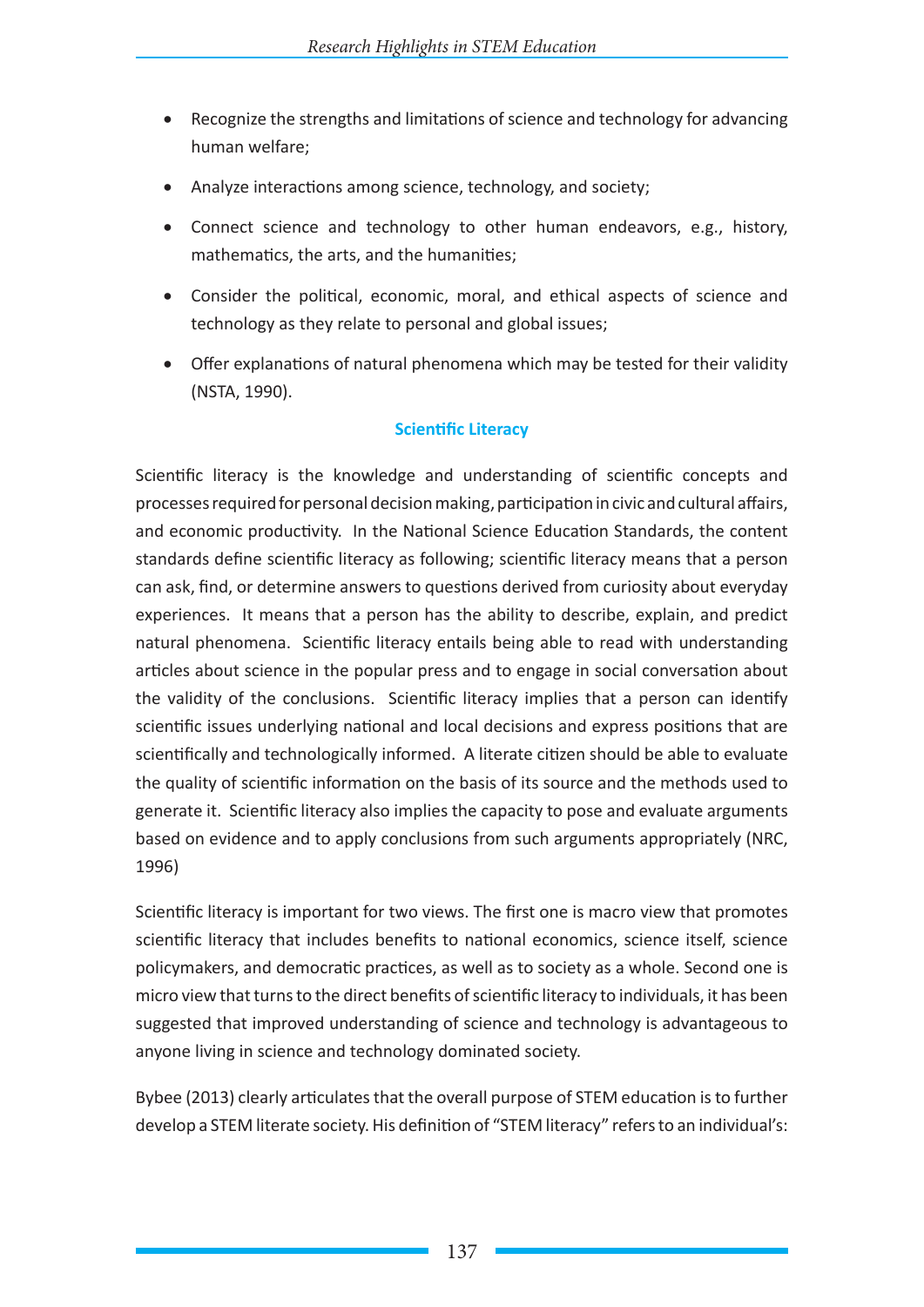- • Knowledge, attitudes, and skills to identify questions and problems in life situations, explain the natural and designed world, and draw evidencebased conclusions about STEM-related issues.
- Understanding of the characteristic features of STEM disciplines as forms of human knowledge, inquiry and design;
- Awareness of how STEM disciplines shape our material, intellectual, and cultural environments; and
- Willingness to engage in STEM-related issues and with the ideas of science, technology, engineering and mathematics as a constructive, concerned, and reflective citizen." (p.101).

### **What is STEM education and why do we need it?**

Although STEM education have attracted attentions of thousands of researcher from all over the world recently, it has its origins in 1990s (Bybee, 2013). There are different views about it. In their study, Breiner and colleagues (2012) found that there is not certain definition or conceptualization of STEM even among faculty members. Whereas some part of researcher think that STEM education occurs when integrating science, technology, engineering and mathematic curriculums to familiarize students about how scientists and engineers work in their real context, some other advocate that the goal of STEM education is to direct students into sub-branches of it in order to have qualified scientists and engineers in the future and to be competitive among developed and developing countries (Breiner, Harkness, Johnson & Koehler, 2012). In general, it can be said that STEM education enables students to produce products through multidisciplinary knowledge. STEM education is the intentional integration of science, technology, engineering, and mathematics, and their associated practices to create a student-centered learning environment in which students investigate and engineer solutions to problems, and construct evidence-based explanations of realworld phenomena with a focus on a student's social, emotional, physical, and academic needs through shared contributions of schools, families, and community partners.

There are two main ideas behind STEM education, one of which is about political and societal reasons and the other one is educational deficiencies. In political and societal perspective, nations need an innovative STEM workforce to be competitive in the  $21<sup>st</sup>$ century (Corlu, Capraro & Capraro, 2014, p. 75). When the US realized this fact, they launched the STEM project more accurately. Innovations in science and technology will give rise to be competitive for countries in this century and one of the major ways for such innovations seems as educating students through STEM education. The National Academies of Sciences, Engineering and Medicine (2011) state that innovations in science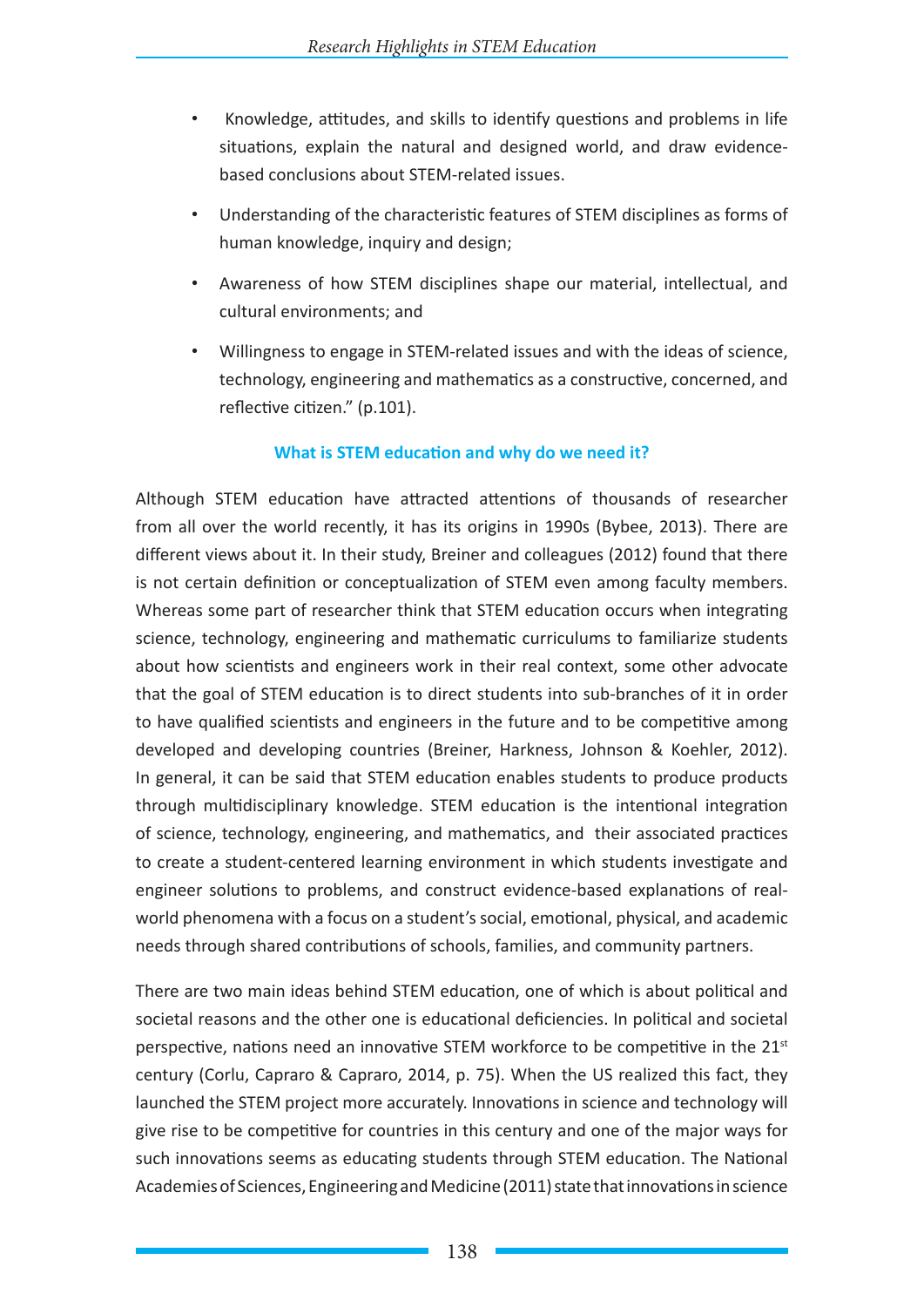and technology mainly results of developments in science, technology, engineering and mathematics. In another report published by the Committee on Prospering in the Global Economy of the 21<sup>st</sup> century (2007), it is stated that for the nation's welfare and well-being, STEM skills should be focused much more and three major advices were published in the report. These are (1) augmenting the number of successful students in science and mathematics at K-12 level through developing teaching strategies for that level, (2) supporting the projects about security and quality of life and (3) increasing the prompts for innovation (Committee on Prospering in the Global Economy of the  $21<sup>st</sup>$  century, 2007). There are a lot of reports (e. g. U.S. Commission on National Security/21 $<sup>st</sup>$  Century, 2001) which emphasize that focusing on science, technology and</sup> mathematics are crucial for economic growth, the nation's development and security and competitiveness among other developed and developing countries.

In terms of educational deficiency viewpoint, in traditional teaching approaches it is common to teach the subjects separately. In other words, there is less emphasis on the connections among disciplines. In STEM education, the important concept is 'integration'. Integrating science, technology, engineering and mathematics is vital cornerstone of it. For instance, an engineer needs different scientific disciplines knowledge and mathematics and technology information in order to produce highly qualified engineering designs (Breiner et al., 2012). This can be achieved by STEM education easily, which requires integration of various disciplines. This lack of integration in traditional teaching approaches necessitated STEM education as a powerful approaches in educational context. The following tables identify several points of contrast between STEM-based program and standard (traditional) science programs concerning goals, instruction, teacher, students and evaluation. Table 1 indicates the differences between STEM-based program and traditional science program in terms of the goals of science education.

| <b>STEM-Based Classrooms</b>                                                                                                                                                                                                                                                                                                                                                                   | <b>Traditional Classrooms</b>                                                                                                                                                                                                                                                                                                         |
|------------------------------------------------------------------------------------------------------------------------------------------------------------------------------------------------------------------------------------------------------------------------------------------------------------------------------------------------------------------------------------------------|---------------------------------------------------------------------------------------------------------------------------------------------------------------------------------------------------------------------------------------------------------------------------------------------------------------------------------------|
| Curriculum is problem-centered, flexible, and<br>culturally as well as scientifically valid<br>Multifaceted questions used as organizers, of-<br>ten with local and community relevance<br>Use of natural environment, community re-<br>sources, and students themselves as part of the<br>study<br>Information is in the context of the student as a<br>person in cultural/social environment | Curriculum is textbook-centered,<br>inflexible; only scientific validity is<br>considered<br>Textbook controlled; student ques-<br>tions often ignored because the<br>course structure is set<br>Contrived materials, kits, classroom<br>bound resources<br>Information is the context of the<br>logic and structure of the disipline |
|                                                                                                                                                                                                                                                                                                                                                                                                |                                                                                                                                                                                                                                                                                                                                       |

Table 1. Contrast between STEM-based and Traditional Classrooms –Goals

Table 2 indicates the differences between STEM-based program and traditional science program in terms of the instructional model of science education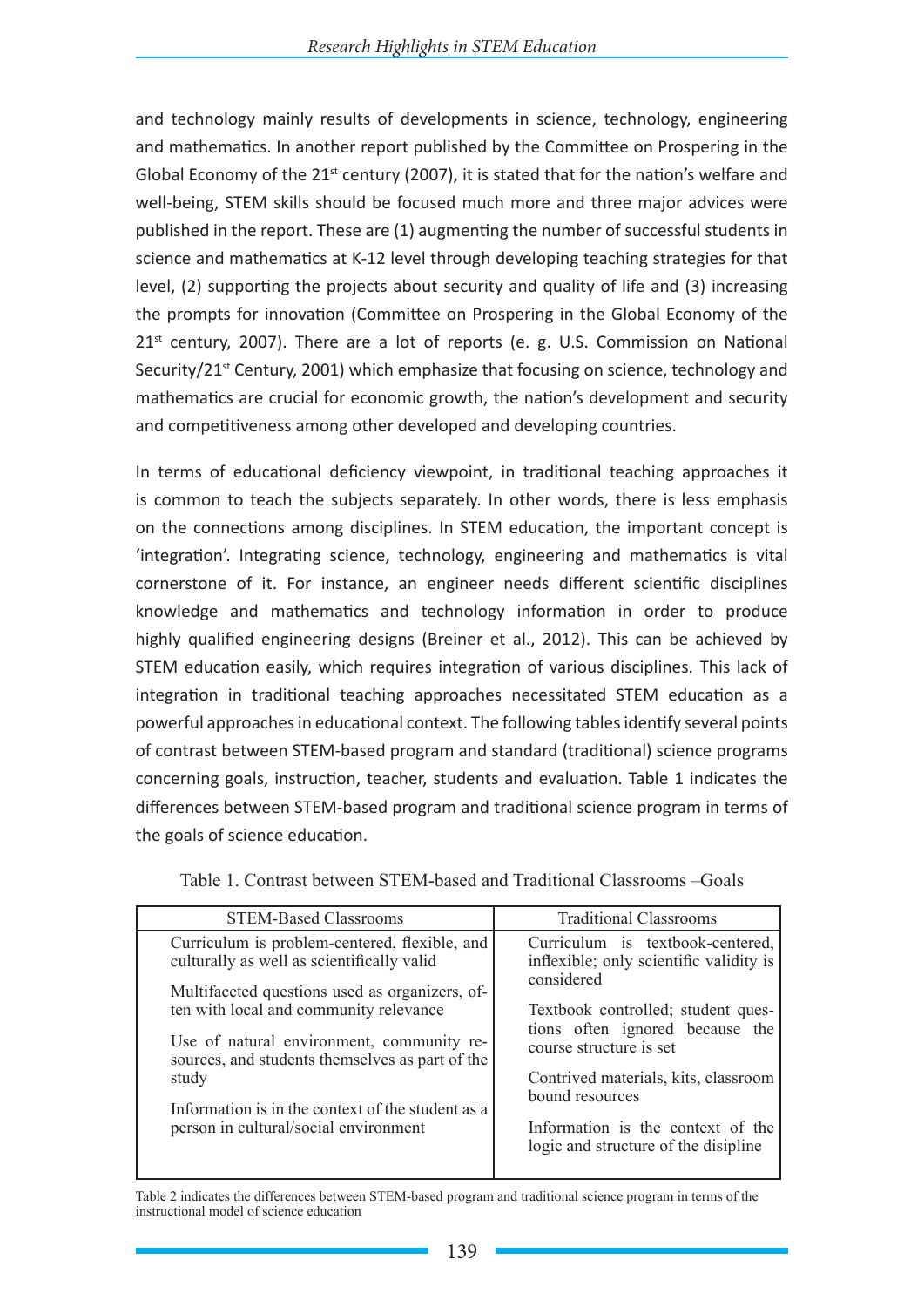| Table 2. Contrast between STEM-Based and Traditional Classrooms-Instruction |
|-----------------------------------------------------------------------------|
|-----------------------------------------------------------------------------|

| <b>STEM-Based Classrooms</b>                                                                                                                                                                                                                                                                     | <b>Traditional Classrooms</b>                                                                                                                     |
|--------------------------------------------------------------------------------------------------------------------------------------------------------------------------------------------------------------------------------------------------------------------------------------------------|---------------------------------------------------------------------------------------------------------------------------------------------------|
| Student centered                                                                                                                                                                                                                                                                                 | Teacher centered                                                                                                                                  |
| Individualized and personalized, recognizing student<br>diversity<br>Cooperative work on problems and issues<br>Students are considered in instruction<br><i>(active)</i><br>partners)<br>Teachers build on student experiences, assuming<br>that students learn only from their own experiences | work, primarily<br>Some group<br>1n<br>the laboratory, following textbook<br>directions<br>Students seen as recipients of instruction             |
|                                                                                                                                                                                                                                                                                                  | Teachers ignore students in terms<br>of what they might bring to the<br>instructional process; use information<br>assumed to follow rote learning |

Table 3 indicates the differences between STEM-based program and traditional science program in terms of the role of science teachers.

Table 3. Contrast between STEM-Based and Traditional Classrooms- Teachers

| <b>STEM-Based Classrooms</b>                                                                                                                                         | <b>Traditional Classrooms</b>                                                                                                                                    |
|----------------------------------------------------------------------------------------------------------------------------------------------------------------------|------------------------------------------------------------------------------------------------------------------------------------------------------------------|
| Teachers are seen as model learners<br>Teachers exercise freedom to stimulate student<br>interest and involvement<br>Teachers have a well-thought out research based | Teachers are seen as disseminators of<br>information<br>Teachers see their role as delivering<br>content and determining the exact<br>structure of their courses |
| rationale for teaching science<br>Philosophical position influences all aspects of<br>curriculum planning and teaching practices                                     | Teachers typically do not have a<br>research based rationale for teaching<br>science<br>Curriculum and teaching<br>practices                                     |
|                                                                                                                                                                      | generally routine                                                                                                                                                |

Table 4 indicates the differences between STEM-based program and traditional science program in terms of the role of students in science classroom

Table 4. Contrast between STEM-Based and Traditional Classrooms- Students

| <b>STEM-Based Classrooms</b>                                   | <b>Traditional Classrooms</b>                                                     |
|----------------------------------------------------------------|-----------------------------------------------------------------------------------|
| Students are at the center of classroom                        | Students are recipients of what the<br>teachers dictates                          |
| Students are more active, involve in real life prob-           |                                                                                   |
| lem solution                                                   | Students involved in directed activities<br>unrelated to their own lives          |
| Students can transfer their learning to their daily liv-       |                                                                                   |
| ing and to meeting social needs                                | There is no demonstration of the use of<br>information taught and learned outside |
| Students extend the classroom activities outside the<br>school | the classroom                                                                     |
| Students indicate interest                                     | Students rarely practice or think science<br>outside the science classroom        |
| Students question more; student question used                  | Student express lack of interest in sci-<br>ence classes                          |
|                                                                | Students questions less; student ques-<br>tions often ignored                     |

Table 5 indicates the differences between STEM-based program and traditional science program in terms of the student evaluation in science classes.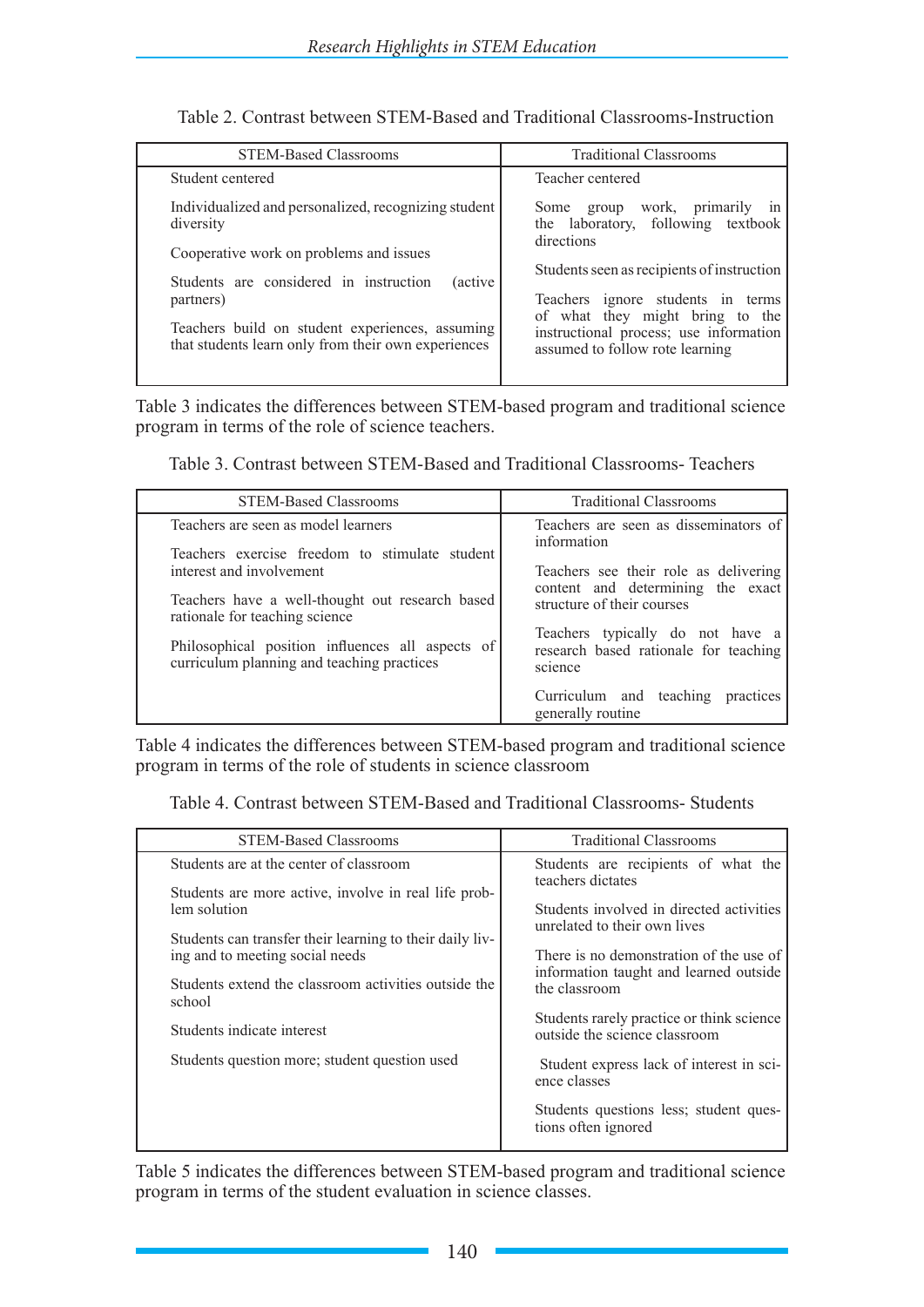| <b>STEM-Based Classrooms</b>                                                                                                                                                                                                                                                             | <b>Traditional Classrooms</b>                                                                                                                                                                                                          |
|------------------------------------------------------------------------------------------------------------------------------------------------------------------------------------------------------------------------------------------------------------------------------------------|----------------------------------------------------------------------------------------------------------------------------------------------------------------------------------------------------------------------------------------|
| Testing and evaluation stress the use of concepts and<br>processes to interpret personal and social problems<br>and issues<br>Student evaluation is based on growth in rational de-<br>cision-making<br>Creativity skills and positive attitudes are stressed<br>and used for assessment | Starting correct solutions to preplanned<br>problems is focus<br>Application is rarely approached in<br>teaching and evaluation<br>Typical assessments do not facilitate<br>development of creativity skills nor<br>positive attitudes |
|                                                                                                                                                                                                                                                                                          | Assessment is often provided by exter-<br>nal examiners or by textbook authors                                                                                                                                                         |

## Table 5: Contrast between STEM-Based and Traditional Classrooms- Evaluation

### **Why do we need STEM?**

Integrated education, such as STEM, has enormous benefits for students (Stohlmann, Moore & Roehrig, 2012). It has an impact on students' problem solving skills, develops higher order skills and support deep understandings (c.f. Stohlmann et. al, 2012). Specifically, STEM education enables learner to be innovative and problem solver, logical thinkers, to use technology appropriately and effectively (Morrison, 2006). In their study, Basham and Marino (2013) state that STEM learning forces students to use higher order thinking skills instead of lower ones such as calling knowledge in a simple form. Out of the effects of STEM education on students' cognitive skills, the other crucial acquisition of it is that it enables students to get familiar with and to experience engineering design, which is important for developing solutions about the problems in society (Basham & Marino, 2013) such as air pollution, traffic jam and so on. Bybee (2013) summarizes four main points between STEM education and other educational approaches. These are

- Addressing global challenges that citizens must understand
- Changing perceptions of environmental and associated problems
- Recognizing  $21<sup>st</sup>$  century workforce skills
- Continuing issues of national security (Bybee, 2013, p. 33).

To sum up, STEM education tries to find solutions for problems mainly related with real life context-based issues. It is believed that educating learners based on this approach, and then the nation's welfare and competitiveness will increase in international context. The reasons behind this view are that STEM education help students to develop their higher order skills, creativity and understandings.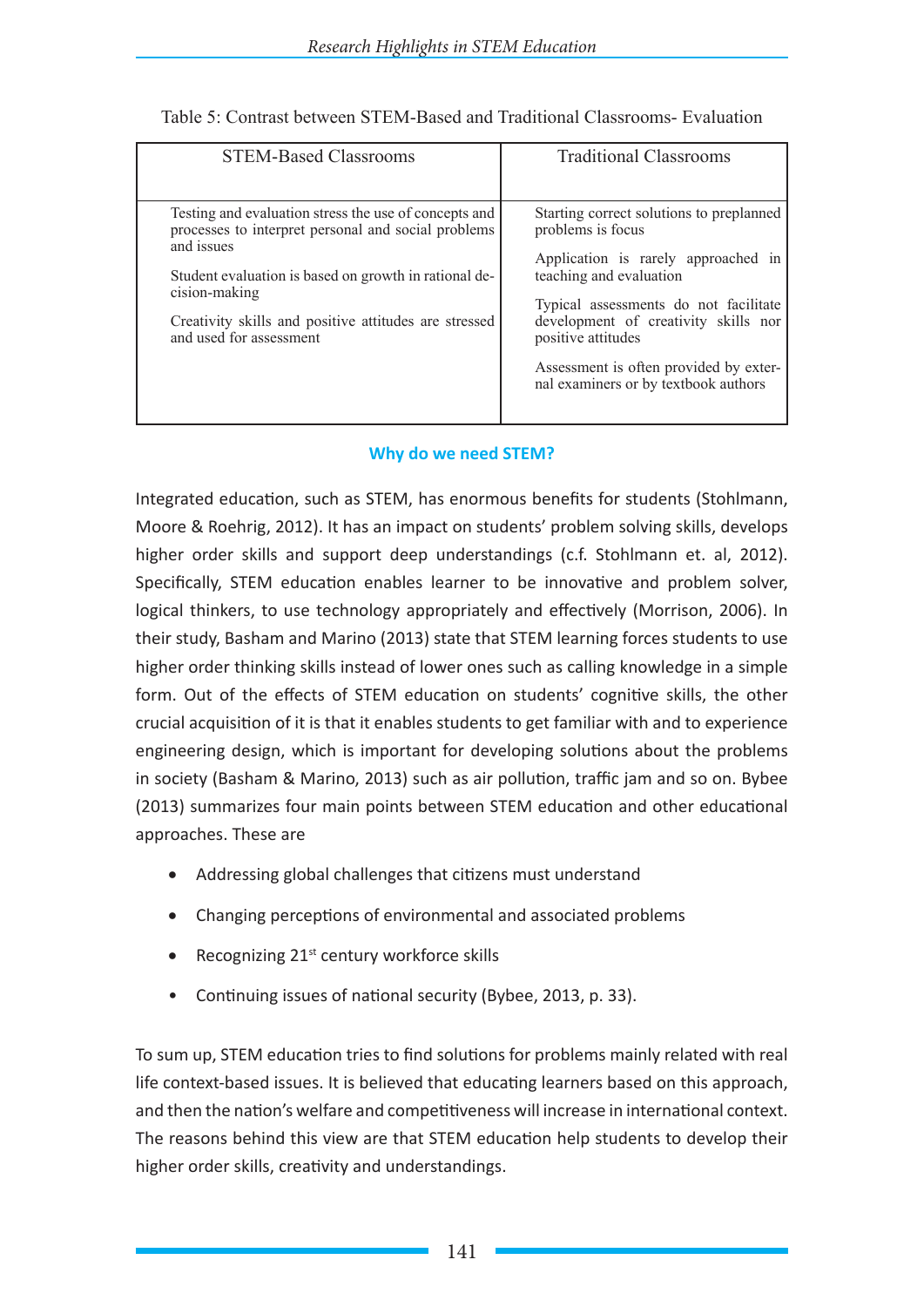## **How do we integrate STEM in schools / How do we prepare STEM curriculum?**

Project based learning and inquiry learning might be two main teaching methods in STEM curriculum. In such learning environments, curriculum materials should be appropriate with the teaching methods (Baran, Canbazoğlu-Bilici & Mesutoğlu, 2015). The crucial point is that enabling students to act as real scientists such as generating products through discovery learning techniques.

One of the efficient ways to provide STEM education in schools is that increasing usage of information technologies (Ministry of National Education, 2016). MNE (2010) launched FATIH project (Action of Enhancing Opportunities and Improving Technology) and encouraged teachers to use EBA (Educational Informatics Network). Both of them provided interactive boards, internet connection and tablet computer for students and teachers. The importance of technology enhanced learning environments can be explained that it provides opportunities like problem determining to research, data collection and analyze, product development and creating new inventions and designing innovations (MNE, 2016). On the other hand, usage of information technologies also provides opportunities for everyone in the classroom, which is important for promoting STEM education for all students. In the report published by MNE (2016) summarizes the importance of technology enhanced learning environments in STEM education as following:

- Facilitating STEM education which is based on questioning, researching, product development and inventing,
- Providing an environment to students independent from time and location for STEM education,
- Supporting STEM education by using digital multimedia laboratory materials,
- • Providing equal opportunities in STEM education for children at socioeconomically low and high background, and
- • Helping students to learn with lesson activities based on questioning, researching, product development and inventing (NME, 2016, p. 54).

Furthermore teaching coding in computer systems is another crucial step in STEM education for students in order to development technologically developed products.

All these need highly educated teachers to reach the goals through STEM education. For this reason, universities and NME should increase the collaboration for helping teachers to get familiar with usage of technology in classrooms in terms of pedagogic approaches. For example, in US, there are high collaborations between universities and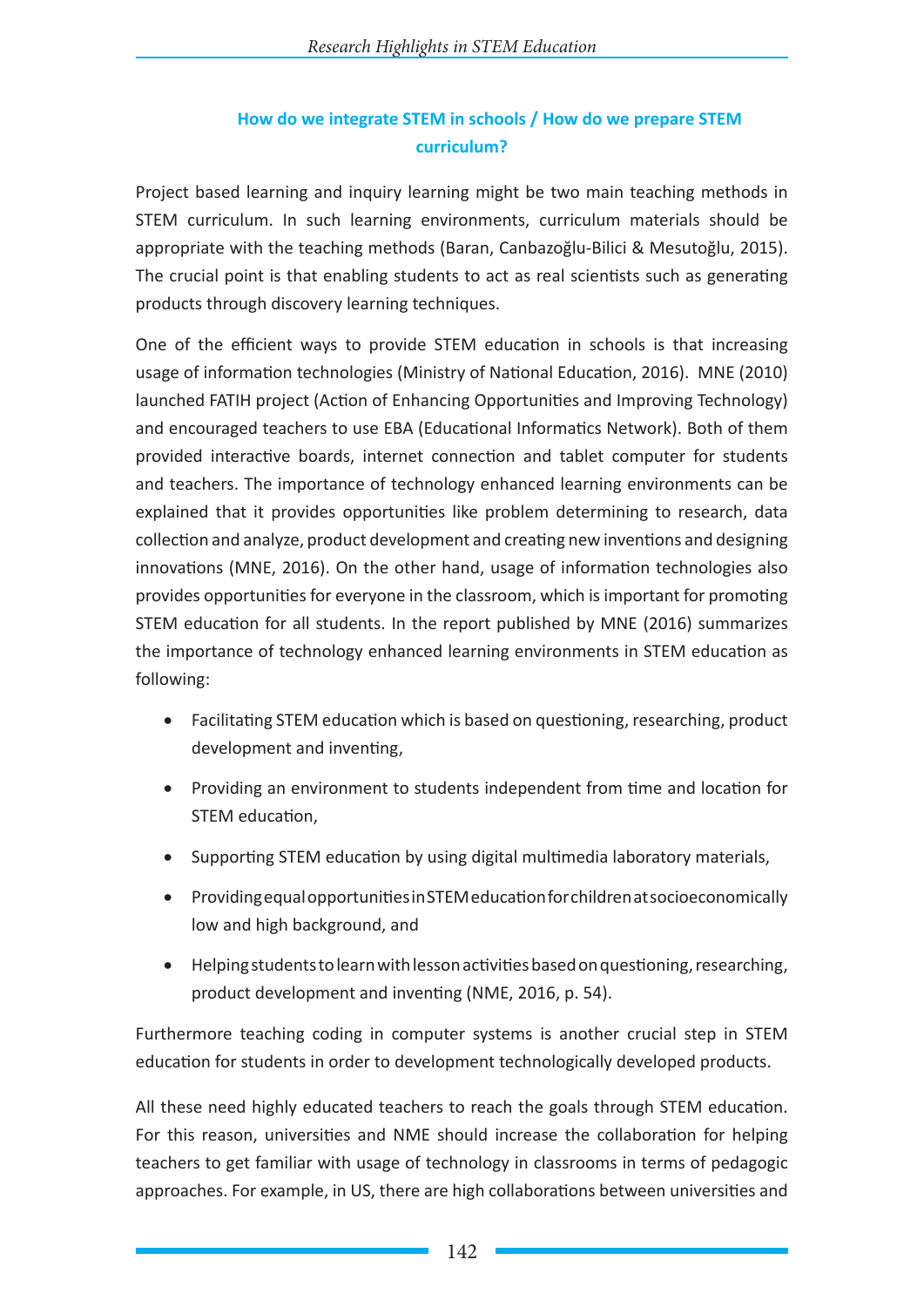the primary, middle or high schools to develop and apply qualified STEM curriculums (Stohlmann, Moore & Roehrig, 2012).

#### **Conclusion**

Although STEM education has roots from last decade, it attracted scholars' attention mainly in the last 10 years. The primary reason of being popular in recent term is usually related with U.S policies. In other words, to have competitive generations in future among developed or developing countries, it is believed that STEM education helps learners in order to be innovative, problem solver, designer and producer. There have been conducting many researches, which usually concluded with supporting the view. Students, who expose to multi-disciplined teaching approach, like STEM gives better result when compared to their counterparts in terms of productivity, innovative outcomes and accomplishment. Such findings also supported STEM education to be used in different regions and countries.

In other respect, it is important to provide equal opportunities for students so as to take advantage of STEM education abundantly. One of the efficient ways is that using information technologies in the classrooms. Technology enhanced learning environments enable learners and teachers to determine problem, data gathering and analyzing, visualization and designing easily. Information technologies also serve as time and location independence.

The other crucial point in STEM education is that teacher education. Because of the fact that teachers are mainly responsible for teaching in the classroom, it is vital to have qualified teachers in terms of STEM education. Teachers should be aware of integration of different disciplines through teaching process and should act as guidance in the classroom. In order to help teachers, universities and schools should increase collaboration and teacher should be supported through workshops and in-service teacher education activities.

#### **References**

- American Association for the Advancement of Science (AAAS) (1990). *Science for All Americans*. New York: Oxford University Press.
- American Association for the Advancement of Science (AAAS) (1993). *Benchmarks for Science Literacy: A Project 2061 Report.* New York: Oxford University Press.
- American Association for the Advancement of Science (1989). *Project 2061: Science for all Americans*. Washington, DC: American Association for the Advancement of Science.
- Baran, E., Canbazoğlu-Bilici, S. & Mesutoğlu, C. (2015). Fen, teknoloji, mühendislik ve matematik eğitimi (FeTeMM) spotu geliştirme etkinliği [Science, technology, engineering and mathematics (STEM) public service announcement (PSA) development activity]. *Araştırma Temelli Etkinlik Dergisi (ATED), 5*(2), 60-69.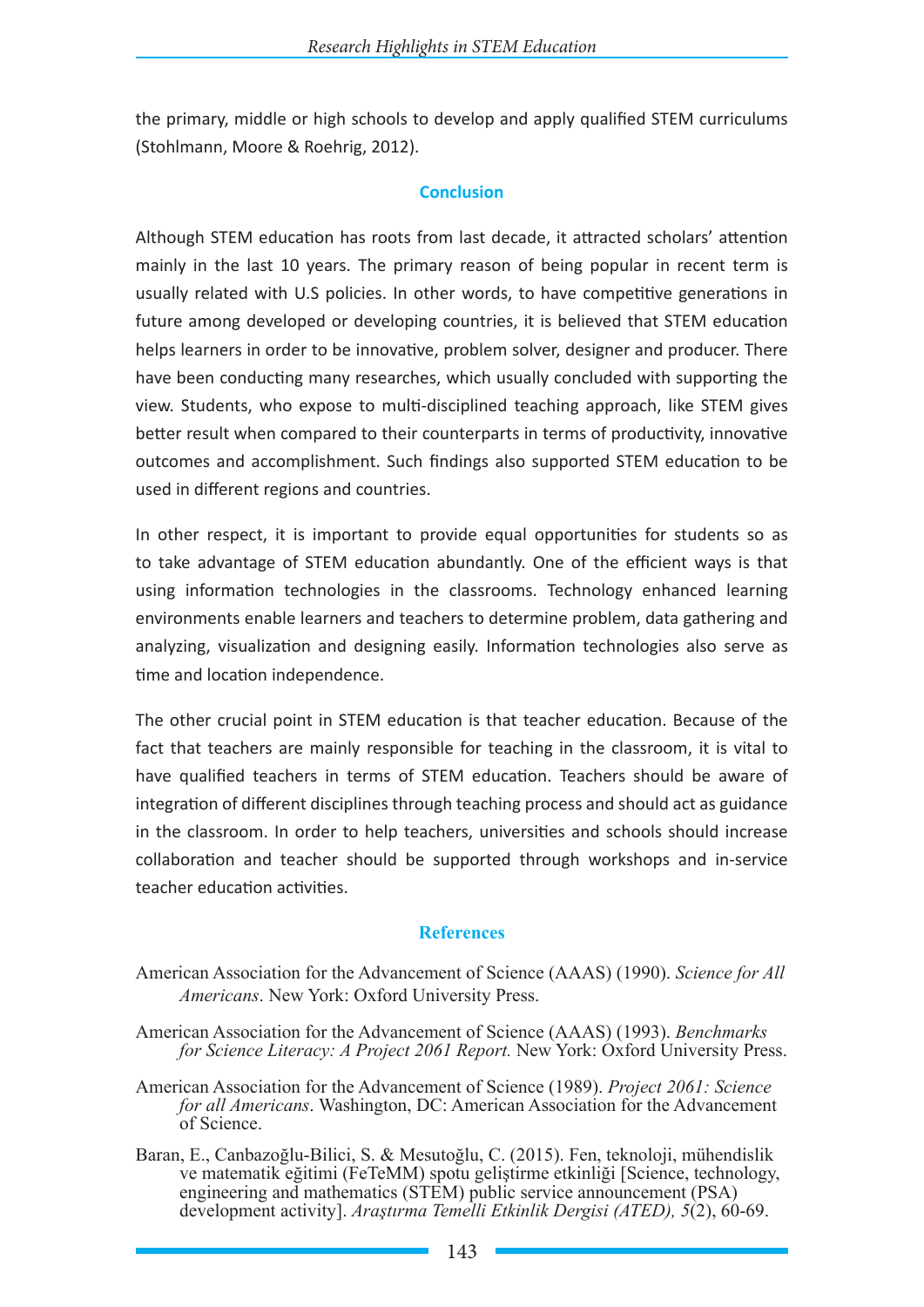- Basham, J. D. & Marino, M. T. (2013). Understanding STEM education and supporting students through universal design for learning. *Teaching Exceptional Children, 45*(4), 8-15.
- Breiner, J. M., Harkness, S. S., Johnson, C. C. & Koehler, C. M. (2012). What is STEM? A discussion about conceptions of STEM in education and partnerships. *School Science and Mathematics, 112*(1), 3-11.
- Bybee, R. W. (1993). Reforming science education: Social perspectives and personal reflections. New York, NY: Teachers College Press.
- Bybee, R. W. (2013). *The Case of STEM Education: Challenges and Opportunities*. Arlington, VA: NSTA Press.
- Committee on Prospering in the Global Economy of the 21st Century (2007). *Rising Above the Gathering Storm: Energizing and Empowering America for Brighter Economic Future.* Washington, DC: The National Academies Press.
- Corlu, M. S., Capraro, R. M. & Capraro, M. M. (2014). Introducing STEM education: Implications for educating our teachers for the age of innovation. *Education and Science, 39*(171), 74-85.
- deBettencourt, K.B. (2000). Science technology society and the environment: Scientiic literacy for the future. In Kumar, D.D. and Chubin, D.E. (eds.), Science Technology and Society A Sourcebook on Research and practice. (pp. 141-164). New York, NY: Kluwer Academic Publishers.
- Hollenbeck, J. E. (2003). Using a Constructivist Strategy and STS Methodology To Teach Science with the Humanities.
- Lumpe, A. T., Haney, J.J. & Czerniak, C. M. (1998). Science teachers beliefs and intensions to implement Science-Technology-Society (STS) in the classroom. Journal of Science Teacher Education, 9, (1), 1-24.
- Ministry of National Education (MNE) (2010). FATİH projesi [FATIH project]. Retrieved from http://fatihprojesi.meb.gov.tr/
- Ministry of National Education (MNE) (2016). STEM eğitim raporu [STEM education report]. Retrieved from http://yegitek.meb.gov.tr/www/meb-yegitek-genelmudurlugu-stem-fen-teknoloji-muhendislik-matematik-egitim-raporu-hazirladi/ icerik/719
- Morrison, J. (2006). *TIES STEM Education Monograph Series: Attributes of STEM Education.* Baltimore, MD: TIES.
- National Academies of Sciences, Engineering & Medicine (2011). *Rising above the gathering storm revisited: Rapidly approaching category 5: Condensed version*. Washington, DC: The National Academies Press.
- National Research Council (NRC). (1996). National science education standards. Washington, DC: National Academic Press.
- National Science Teacher Association (1990). Science/Technology/Society: A New Effort for Providing Appropriate Science for All (Position Statement) In NSTA Handbook. 47-48.
- Ramsey, J. (1993). The science education reform movement: Implication for social responsibility. Science Education, 77,2, 235-258.